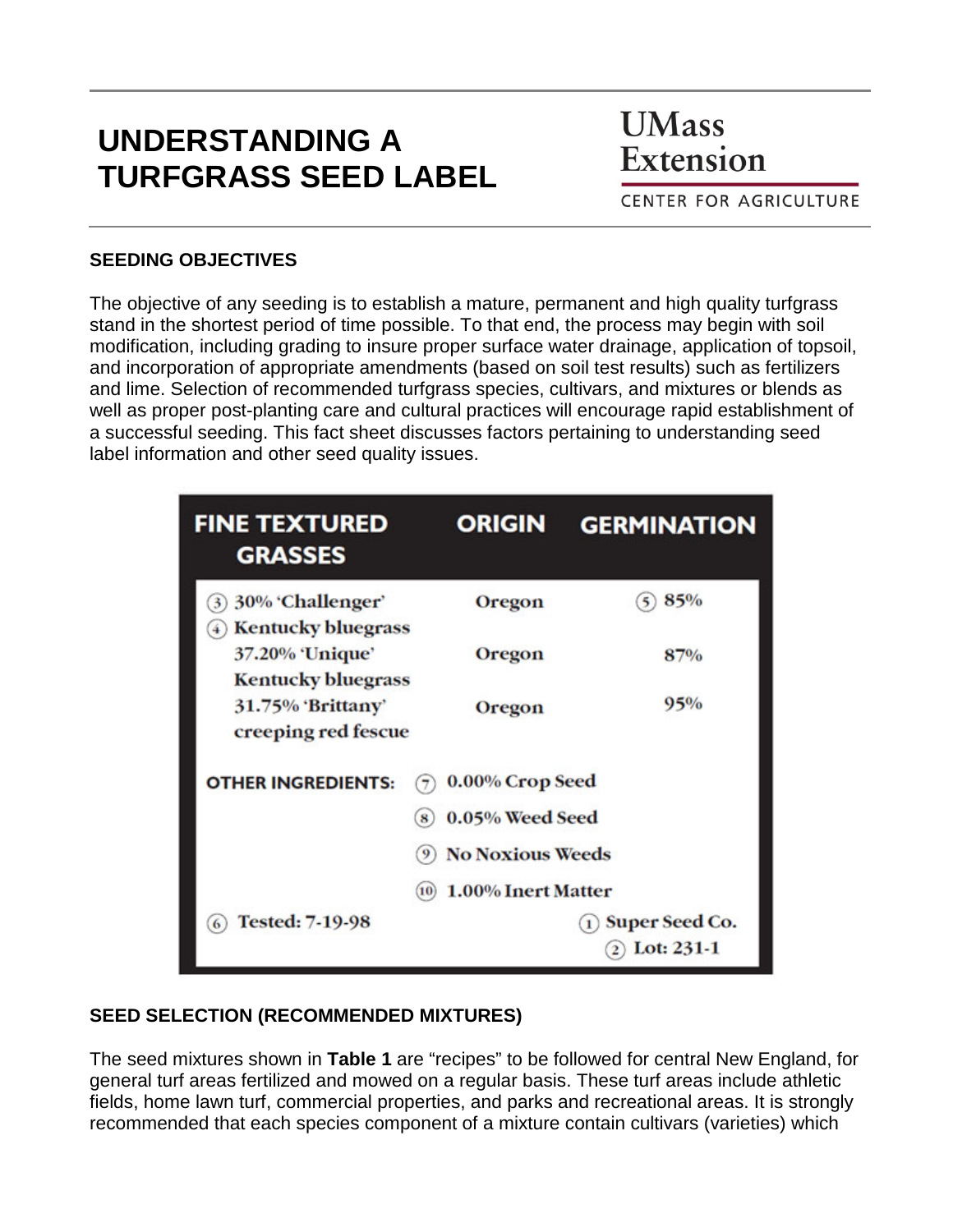have been shown to perform well in Massachusetts. At least 2 to 3 cultivars from each species of Kentucky bluegrass or perennial ryegrass should be "blended" together in formulating a mixture, and 1 or more cultivars of tall or fine leaf fescue may be blended in formulating a mixture as recommended in **Table 1**. Finally, certified seed is strongly recommended because certification is the only insurance that cultivar authenticity can be guaranteed.

#### Table I.

### Recommended turfgrass mixtures (and uses) for Massachusetts.

| Use                                                                                   | Species (% by weight)                                                                |                        |  |
|---------------------------------------------------------------------------------------|--------------------------------------------------------------------------------------|------------------------|--|
| <b>Athletic fields</b>                                                                | 80% Kentucky bluegrass*<br>20% perennial ryegrass*<br>(new fields)                   | $3$ to $4$             |  |
|                                                                                       | 100% perennial ryegrass*<br>(overseeding key wear areas)                             | $6 \text{ to } 8^{**}$ |  |
| Lawns-sun<br>Med. to high maint.                                                      | 65 to 75% Kentucky bluegrass*<br>10 to 20% perennial ryegrass*<br>15% fine fescue*** | $3$ to $4$             |  |
| Lawns-sun<br>Low maint.                                                               | 65% fine fescue*<br>10-20% perennial ryegrass*<br>remainder Kentucky bluegrass       | $4$ to 6               |  |
| Lawns-shade<br><b>Well drained</b>                                                    | 80 to 90% fine fescue*<br>10 to 20% perennial ryegrass*                              | $4$ to $6$             |  |
|                                                                                       | 80% shade tolerant K. bluegrass*<br>20% perennial ryegrass*                          | $3$ to $4$             |  |
| Lawns-shade<br>70% 'Sabre' rough bluegrass<br>30% shade tolerant K. bluegrass*<br>Wet |                                                                                      | $2$ to $3$             |  |

"Two to three improved cultivars recommended.

"Recomended rate when more than 50% of the area is bare soil.

\*\*\* One or more improved cultivars recommended.

#### **UNDERSTANDING SEED LABELS AND SEED QUALITY ISSUES**

The single most important investment in ensuring high quality turf is the purchase of high quality seed. Anyone purchasing seed must be aware of seed label terminology and its meaning in order to understand and interpret seed tag analysis information. For example, purchasing outdated seed that is not capable of growth, or seed containing high weed seed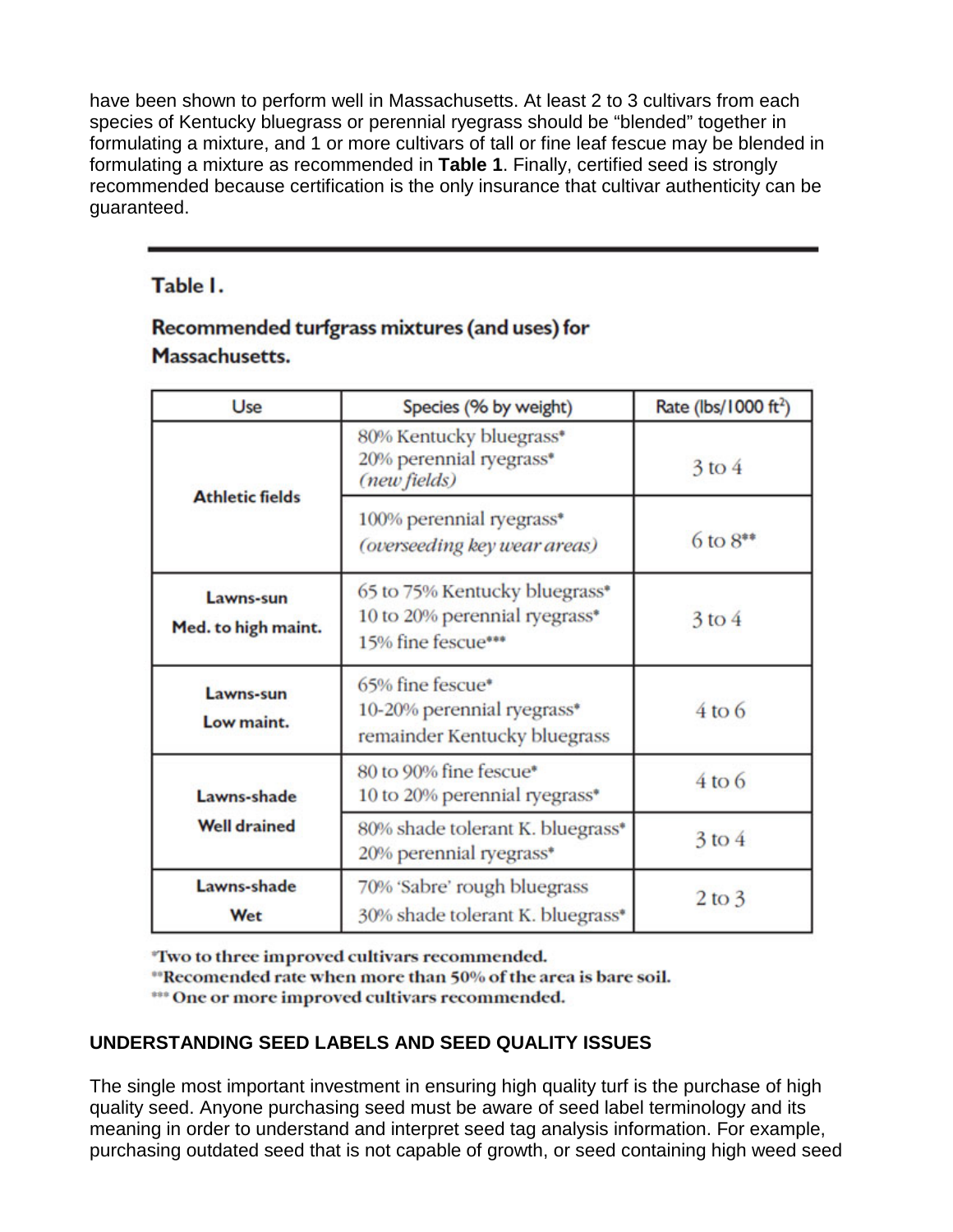content can increase the chances of seeding failure and poor results. The seed analysis tag tells the exactly what is contained inside the seed package.

#### **By federal law, the following information must be listed on the seed analysis tag:**

- 1. **The name of the seller:** On the sample seed label, Super Seed Co. is the seller.
- 2. **Lot number:** Maintain a record of all seed analysis tags because they contain the name of the seller (supplier) and lot number. The supplier's name is useful if the same seed is to be reordered. The lot number is also useful to have. Should a problem develop, the supplier will be able to more accurately track vital seed information pertaining to the origin of the seed using the lot identification number listed on the seed analysis label.
- 3. **The seed variety or varieties:** 'Challenger' and 'Unique' are the two varieties of Kentucky bluegrass and 'Brittany' is the variety of creeping red fescue in the sample given. Scientific names of grasses may be listed, but are not required.
- 4. **Purity:** Purity is the percent by weight of each seed component (variety or species) in a mixture as expressed on the seed analysis tag or label. Purity is not necessarily an indication of "seed quality" but rather is a measure of "seed quantity." The sample listed is 30% pure 'Challenger' Kentucky bluegrass, 37.20% pure 'Unique' Kentucky bluegrass and 31.75% pure 'Brittany' creeping red fescue. As another example, a seed tag which lists Kentucky bluegrass as 95% pure, indicates for each 100 lb. of seed, 95 lb. is pure Kentucky bluegrass seed. However, it is important to recognize that not all pure seed is capable of growth and surviving to maturity.

#### 5. **Germination Percentage**,

6. **Date:** Germination is expressed on the seed label as the percentage of pure seed that is capable of growth. This value is determined according to strict laboratory procedures that are near "ideal conditions" in terms of temperature and moisture for germination compared to typical field conditions. Therefore, germination percentages indicated on the seed analysis tag do not necessarily reflect the percentage of seed that would be expected to survive the less than ideal conditions in the field. Germination declines with age of the seed and therefore seed older than 9 months to 1 year may be less viable than fresh seed. The date of when the seed was tested for germination is included on the analysis tag as an indication of freshness and to protect the buyer. Only the freshest seed of the highest purity and germination should be purchased. The "minimum" purity and germination is guaranteed by law and varies with the species. The minimum purity and germination percentages by species are shown in **Table 2**.

Both purity and germination are important components of seed quality and are used to compute a term called **Pure Live Seed (PLS)** defined as:

% $PLS = %$  Germination x % Purity

 $100$ 

Using the sample label, to calculate the amount of Pure Live Seed of 'Challenger'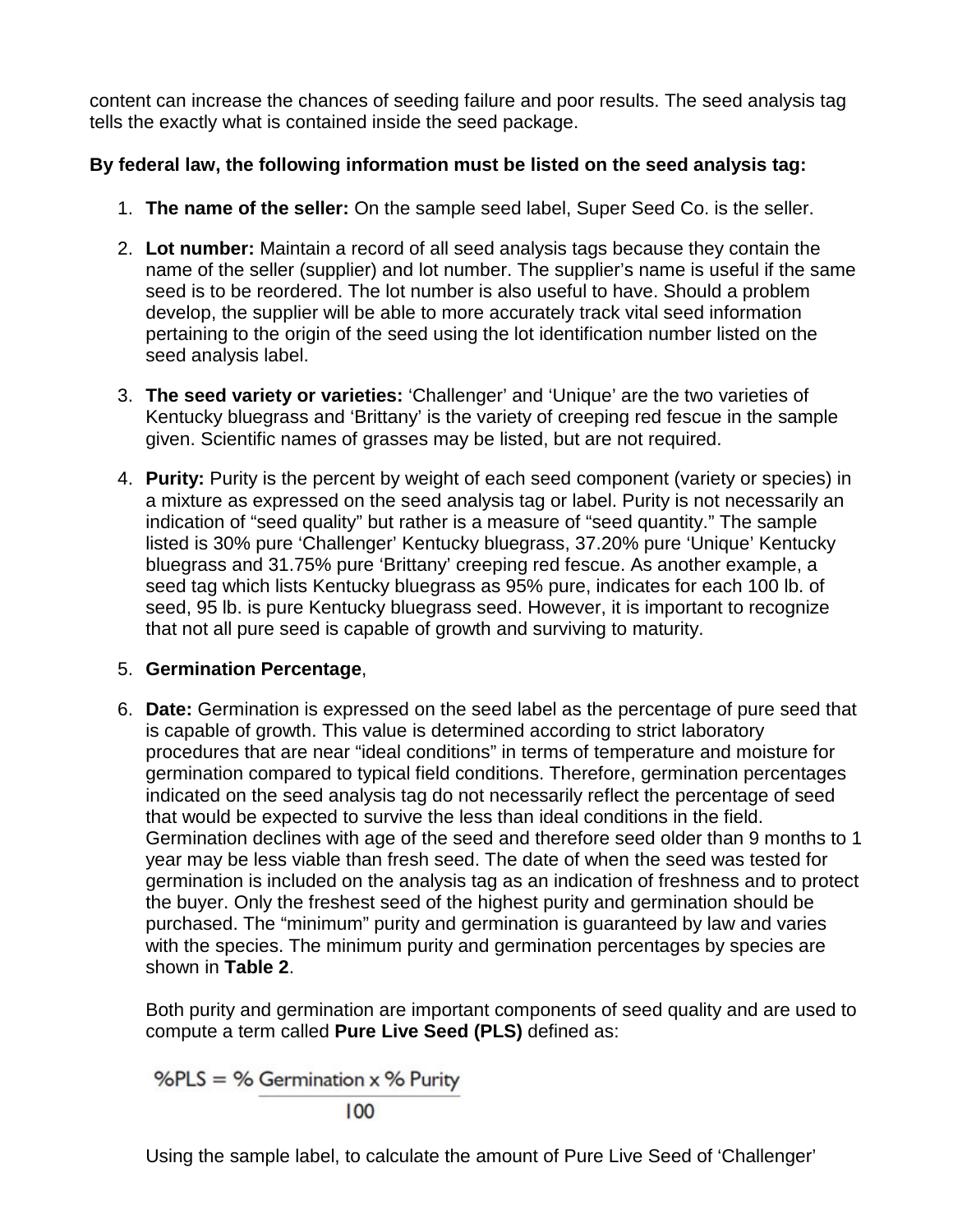Kentucky bluegrass with purity of 30% and germination rate of 85%:

% PLS = 
$$
\frac{30 \times 85}{100}
$$

$$
= \frac{2550}{100}
$$

$$
= 25.5\%
$$

This means that a 100 lb. bag of the sample mix contains 30 lb. of pure 'Challenger' Kentucky bluegrass, but that only 25.5 lbs. are pure LIVE seed capable of germinating as of the date listed on the seed tag.

- 7. **Crop seed content:** Crop seed content is the percent by weight of all seeds identified in the container which are grown as an "agricultural crop." These must be specified by name if in excess of 5% by weight. Crop seed content can be more undesirable than some weed seeds as a source of contamination. Both bentgrass and tall fescue are grown as agricultural crops and are extremely undesirable in Kentucky bluegrass sod. For example, if 1% by weight of the seed in a container is bentgrass, this would equate to approximately 90,000 bentgrass seeds per pound of actual seed. Therefore, crop seed content should be as low as possible!
- 8. **Weed seed:** The percent by weight of all seeds in the container which have not been identified as either pure seed or crop seed. This value should be as low as possible, ideally should be 0.5% or less.
- 9. **Noxious weeds:** Expressed on the label as the number per pound or per ounce found in the seed lot. Those weeds classified as noxious can vary by state and are considered undesirable because these weeds are difficult to manage even with proper chemical and cultural practices. For example, Poa annua (annual bluegrass) is considered a noxious weed in some states and none is permitted in seed certified as Sod Quality.
- 10.**Inert matter:** The percent by weight of all material in the seed container that will not grow. Includes seed parts (broken seed, chaff), soil, and other inert material left over from cleaning operations. This value should be as low as possible since seed cost is based on bag weight and inert material contributes to bag weight but does not contribute any value in term of seed quality or purity.

#### **CERTIFIED SEED**

Certified seed carries a color-coded blue certification tag fixed to the seed container with the name of the cultivar or variety. The certification tag is insurance for the professional consumer that the variety in the container is certified to be as stated. Certification only guarantees the authenticity of the cultivar and implies no guarantee as to the quality (purity, germination, crop and weed seed content) of the seed. Seed quality information is listed on the seed analysis tag while varietal guarantees of the seed are listed by name on the certification tag. The standards for certification are more rigid than the minimum guarantees for purity and germination required by law as shown in **Table 2**. For example, Kentucky